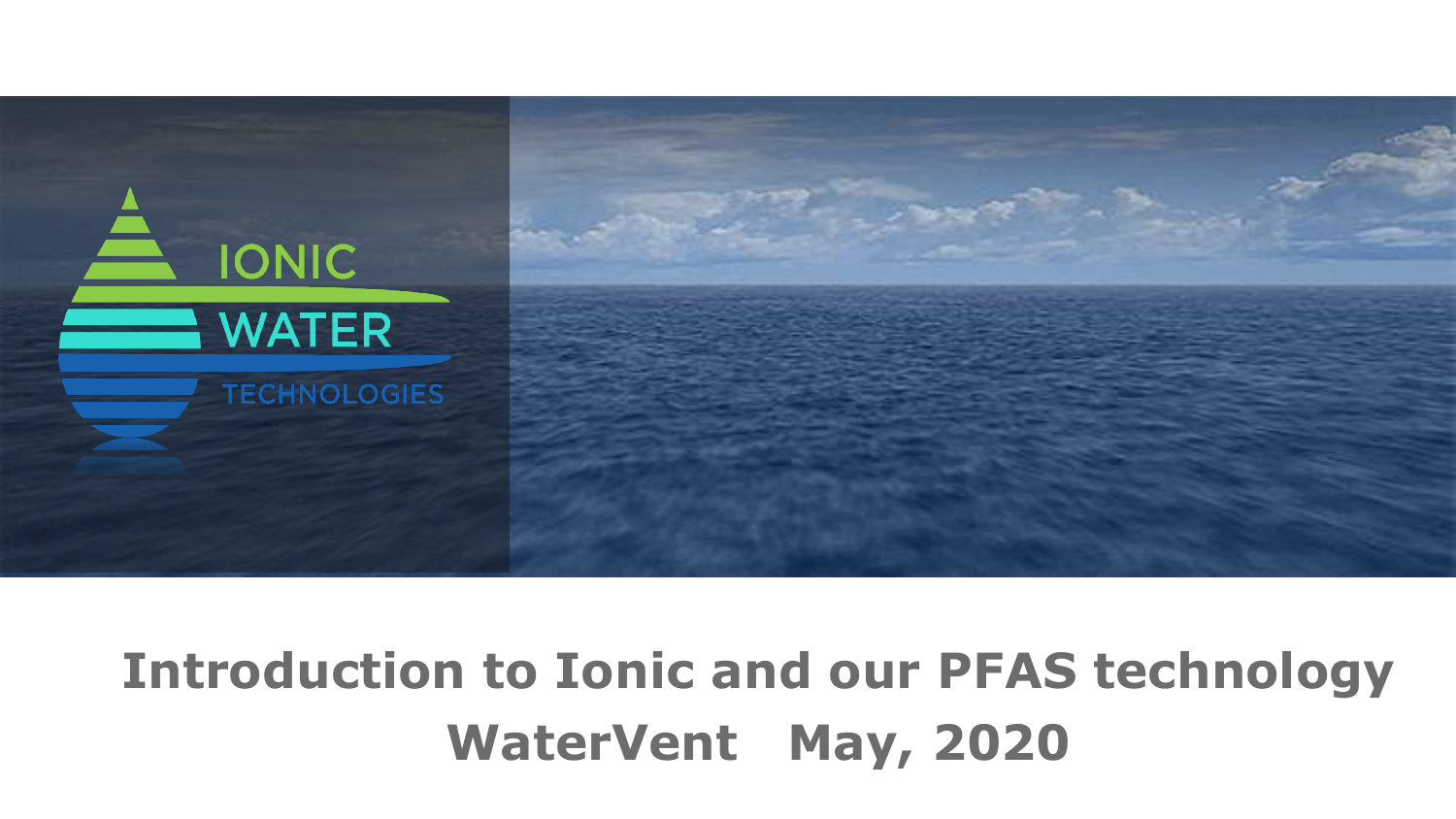

## **Ionic Intro**

- Ionic Water Technologies (Ionic) is developing a portfolio of electrocapacitive and chemical water purification technologies including desalination, PFAS and industrial water remediation.
- Our core technology is a novel, large scale seawater desalination approach for agricultural and drinking water that is similar to electrocapacitive deionization enabling lower initial capital cost, significantly lower operating cost and energy use, longer system life, small footprint and the ability to desalinate seawater to levels acceptable for drinking and agricultural applications.
- Our electrocapacitive technology can also remove chemical contaminants, lead and other heavy metals and phosphorus to remediate algae blooms.
- The subject of this presentation is the optimization of PFAS removal. Ionic has invented a technology to reduce the operational and capital cost and improve the disposal efficiency of removing PFAS compounds from water sources to return it to safe drinking water levels.
- The Ionic leadership team has deep experience. We founded a battery technology company 10 years ago and brought the technology from lab to scaled manufacturing with  $\sim$ 100 employees and commercial sales to some of the largest global utilities. We founded several profitable technology and asset development companies over the last 30 years that have either been funded or acquired – having aggregated significant value to our partners. We have secured initial funding for Ionic Water Technologies.
- The Ionic HQ and lab is located near Princeton, NJ. We have demonstrated our technology at lab scale, and are starting a performance validation test program with a major university. We are also starting to plan demonstration projects with strategic partners.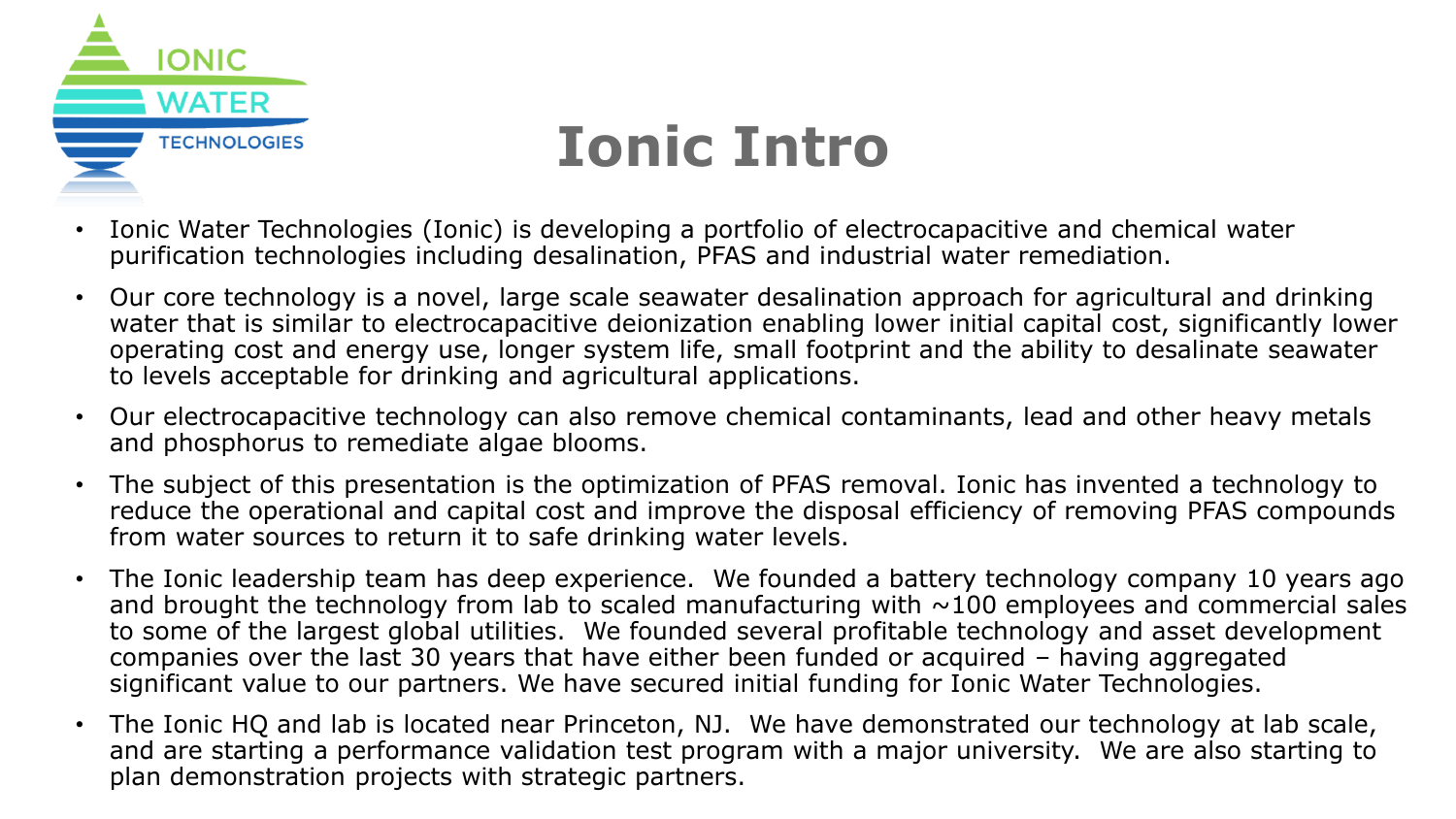

# **PFAS Background**

- "PFAS" (per- and polyfluoroalkyl substances) is a class of more than 5,000 highly toxic substances used in everyday consumer products. PFAS can cause cancer, decreased fertility, weakened immune system response, and growth and learning delays in infants and children – even at very low concentrations. While the compounds have been phased out, they persist in drinking water, the environment, and the human body for decades because they don't easily break down and they accumulate over time. While hundreds of PFAS have been banned, there are thousands more in existence. The CDC estimates that 95% of the U.S. population has PFAS in their bodies.
- It is estimated that more than 610 locations in 43 US states are known to be affected by significant PFAS contamination, including drinking water systems serving an estimated 19 million people. Drinking water is one of the most common routes of exposure with PFAS having so far polluted the tap water in 33 states and groundwater in at least 38 states. The EWG estimates that PFAS is detectable in all major water supplies in the U.S. The EU estimates that PFAS is costing the European economy more than \$50 billion in health costs each year, and the Pentagon estimates \$2B just to remediate military installations.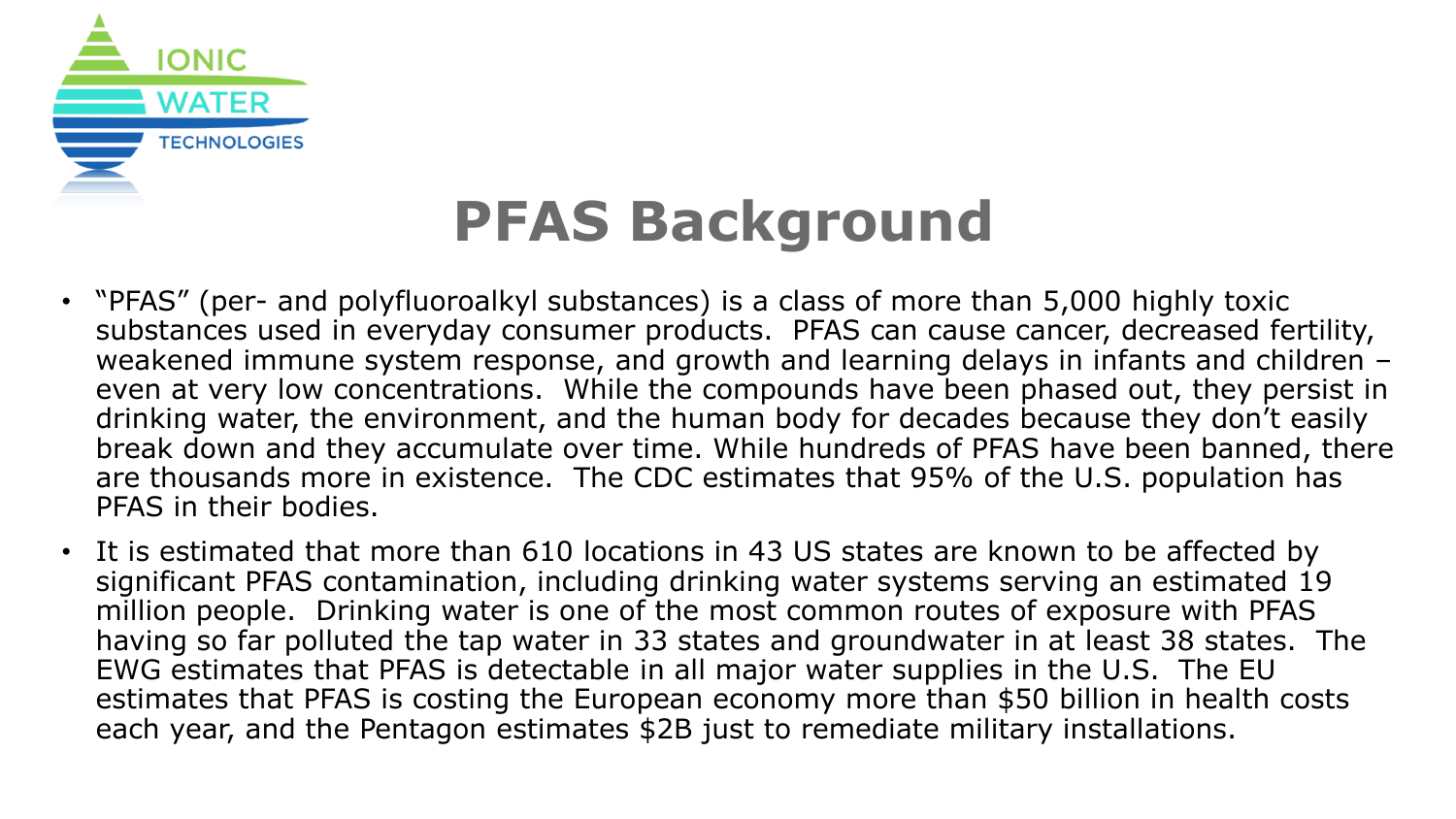**WATER TECHNOLOGIES** 

**IONIC** 

#### **Ionic PFAS Absorption Technology**

- Granular activated carbon (GAC) and resin are effective, low cost methods of PFAS removal for drinking water. The limitation that we address is their primary cost drivers:
	- the single use nature of the carbon/resin bed and the purchase of replacement GAC/resin;
	- the transport and destruction/disposal of PFAS-contaminated carbon and resin.
- Using materials safe for drinking water, Ionic's technology dislodges PFAS compounds from granular activated carbon (GAC) and resin water treatment beds in situ capturing it in a smaller more manageable concentrate, avoiding replacement or off-site regeneration of GAC/resin.
- The process concentrates the removed PFAS in a dry and compact form which facilitates less frequent and easier transport of safer, more compact and light-weight PFAS blocks for remote or on-site destruction, lowering cost of removal, transport & destruction.
- With regeneration of activated carbon in situ and able to be done more frequently and quickly, sizing of the bed can be optimized, lowering initial capital cost.
- Ionic is also developing a method to enhance absorption of PFAS into GAC or resin to improve performance and capital cost of PFAS removal systems.